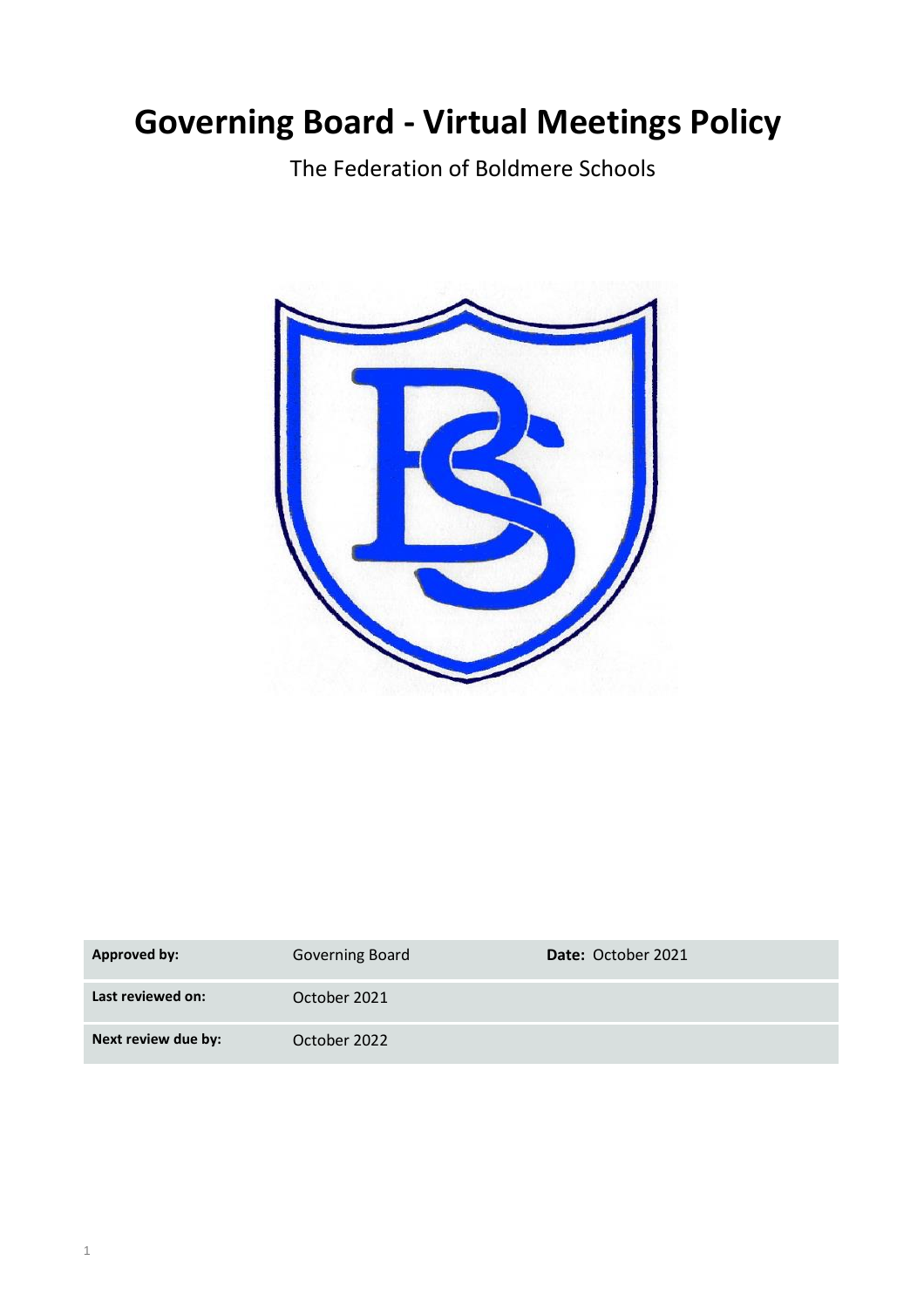# **Contents**

## <span id="page-1-0"></span>**1. Aims**

The aims of this virtual meetings policy are to:

- Enable the governing board to continue its work and maintain strategic oversight where face-to-face meetings aren't possible
- Provide a framework in which to run meetings virtually and include those attending virtually
- Provide flexibility so governors can attend meetings virtually where they would otherwise have had to miss them
- Ensure there is an effective mechanism in place for governors to meet should it be necessary to enforce this policy.

# <span id="page-1-1"></span>**2. Legislation and guidance**

This policy is based on:

- The Department for Education's (DfE's) [school governance update](https://www.gov.uk/government/publications/school-governance-update)  March 2020
- The DfE's guidance on actions for schools [during the coronavirus outbreak](https://www.gov.uk/government/publications/covid-19-school-closures/guidance-for-schools-about-temporarily-closing)
- [The School Discipline \(Pupil Exclusions and Reviews\) \(England\) Regulations 2012](http://www.legislation.gov.uk/uksi/2012/1033/contents/made)

This policy complies with the following legislation:

- [The School Governance \(Roles, Procedures and Allowances\) \(England\) Regulations 2013](http://www.legislation.gov.uk/uksi/2013/1624/part/4/made) (regulations 13 and 14)
- [The School Governance \(Roles, Procedures and Allowances\) \(England\) \(Amendment\) Regulations 2013](http://www.legislation.gov.uk/uksi/2013/2688/regulation/3/made) (regulation 3)

# <span id="page-1-2"></span>**3. The board's ability to make alternative arrangements for meetings**

Unde[r The School Governance \(Roles, Procedures and Allowances\) \(England\) Regulations 2013,](http://www.legislation.gov.uk/uksi/2013/1624/part/4/made) the governing board can approve alternative arrangements for governors to participate or vote at meetings of the governing board, including, but not limited to, by telephone or video conference. This includes at full governing board meetings and committee meetings.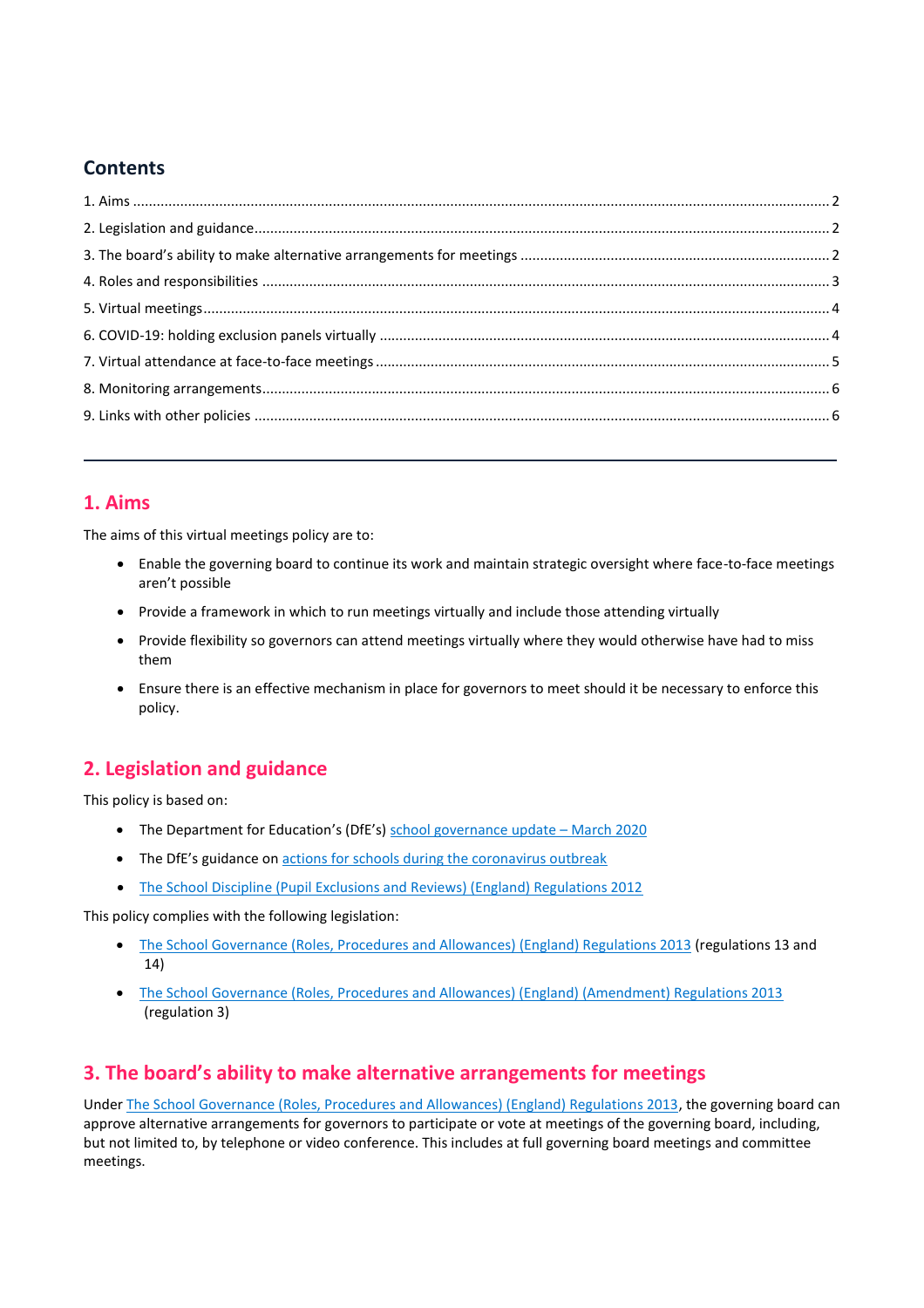#### **COVID-19**

Due to the COVID-19 exceptions, we can agree to hold meetings via telephone or video conferencing without having to meet first.

The chair or clerk can contact governors directly to agree these alternative arrangements.

The board has determined that the following arrangements will apply.

## <span id="page-2-0"></span>**4. Roles and responsibilities**

#### **4.1 The chair**

The chair will chair virtual meetings, and meetings in which some participants are attending virtually, in the same way as face-to-face meetings.

The chair will make sure all governors:

- Are set up on Microsoft Team or Google Meet
- Have tested their connection and access to the platform
- Are aware of the expectations on attendees set out in section 4.3

#### **4.2 The clerk**

The clerk will give written notice of the meeting and a copy of the agenda at least 7 clear days in advance to:

- **•** Governors
- The Executive Head Teacher
- Associate members
- The local authority (LA) where an agenda item involves a change of school category

Where there are matters demanding urgent consideration, written notice and a copy of the agenda can be given within a shorter period as the chair directs.

The clerk will minute virtual meetings, and meetings in which some participants are attending virtually, in the same way as face-to-face meetings.

The clerk will make sure the minutes reflect that the meeting is virtual, or if a governor is attending virtually.

The clerk will minute all decisions, and whether anything needs to be ratified at a later date, for example due to loss of connection.

The clerk will read the privacy terms and conditions of Microsoft Teams or Google Meet and make sure its security features are enabled.

#### **4.3 All governors**

To ensure confidentiality and the smooth running of the meeting, governors attending virtually will:

- Attend the whole meeting
- Attend with the webcam/video switched on where possible
- Focus on the business of the meeting in the same way as if they were attending in person
- Remain on mute unless they are speaking
- Say their name before they start speaking
- Prevent unauthorised individuals overhearing conversations (for example, by using headphones)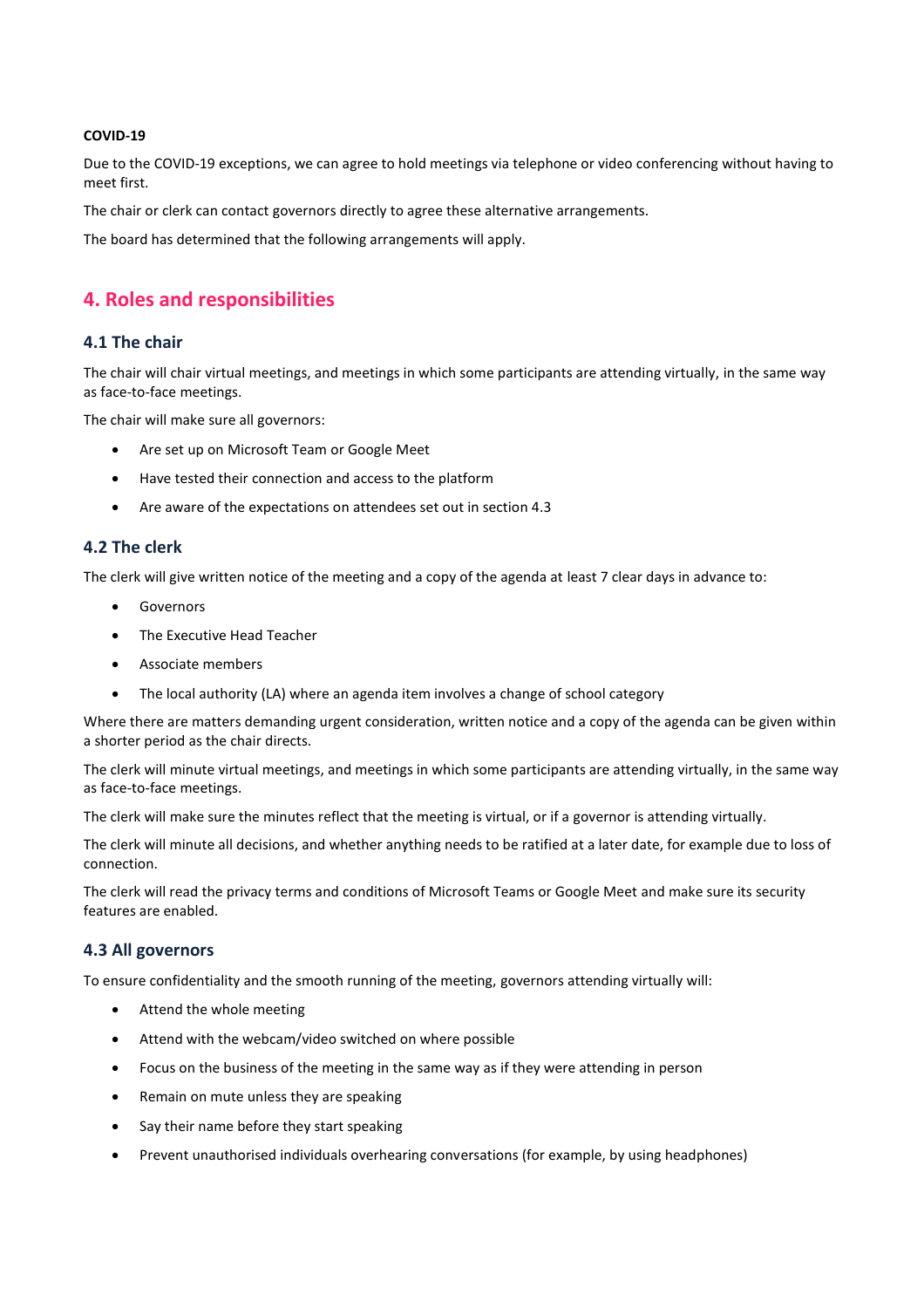- Be mindful of their surroundings they will consider the privacy of the room, including, but not limited to, who or what is visible or audible in the background
- Ask questions during the meeting by raising their hand.

#### **4.4 IT specialist**

A member of IT staff will review the security of Microsoft Teams or Google Meet termly.

## <span id="page-3-0"></span>**5. Virtual meetings**

Fully virtual meetings will only be held if face-to-face meetings are not possible.

#### **5.1 Difficulty joining the meeting**

If after all reasonable efforts it does not prove possible for a governor to participate by telephone or video conference, the meeting may still proceed with its business provided it is otherwise quorate.

The clerk will record in the minutes that the governor in question attempted to participate but was unable to do so.

#### **5.2 Recording the meeting**

The clerk may wish to record the meeting to aid them when writing the minutes.

At the start of the meeting the clerk will make sure all governors agree to the meeting being recorded via [insert method/platform].

Where approval is granted, it is the clerk alone who has permission to record the meeting. No one else has authority to record the meeting unless they have explicit authority from governors to do so.

The recording will be handled in line with the General Data Protection Regulation (GDPR), and once it is no longer needed the recording will be deleted.

#### **5.3 Quorum**

All governors attending virtually count towards the quorum.

If individual governors lose connection to the meeting, they will no longer count towards the quorum. The meeting can continue undisrupted if it is otherwise quorate.

If the meeting becomes inquorate then discussions may continue, but no votes can be held unless the meeting is quorate.

If all governors lose connection to the meeting then the clerk will postpone the meeting and reschedule. Where this is not possible, the clerk will send the matters for consideration via email, and will expect comments from governors within [specify time frame].

#### **5.4 Voting**

Governors may vote on any agenda item for which they've been fully present.

Secret ballots will be allowed where possible. Governors can share their vote privately with the chair/clerk via email or in a private phone call.

Where a virtual secret ballot cannot be arranged, then each governor can decide to vote publicly or abstain.

#### **5.5 Conflicts of interest**

Where a governor declares a conflict of interest, they will withdraw from the meeting by leaving the call.

<span id="page-3-1"></span>Once the governing board is ready for the governor to re-join, the clerk will notify them by email, text or phone call.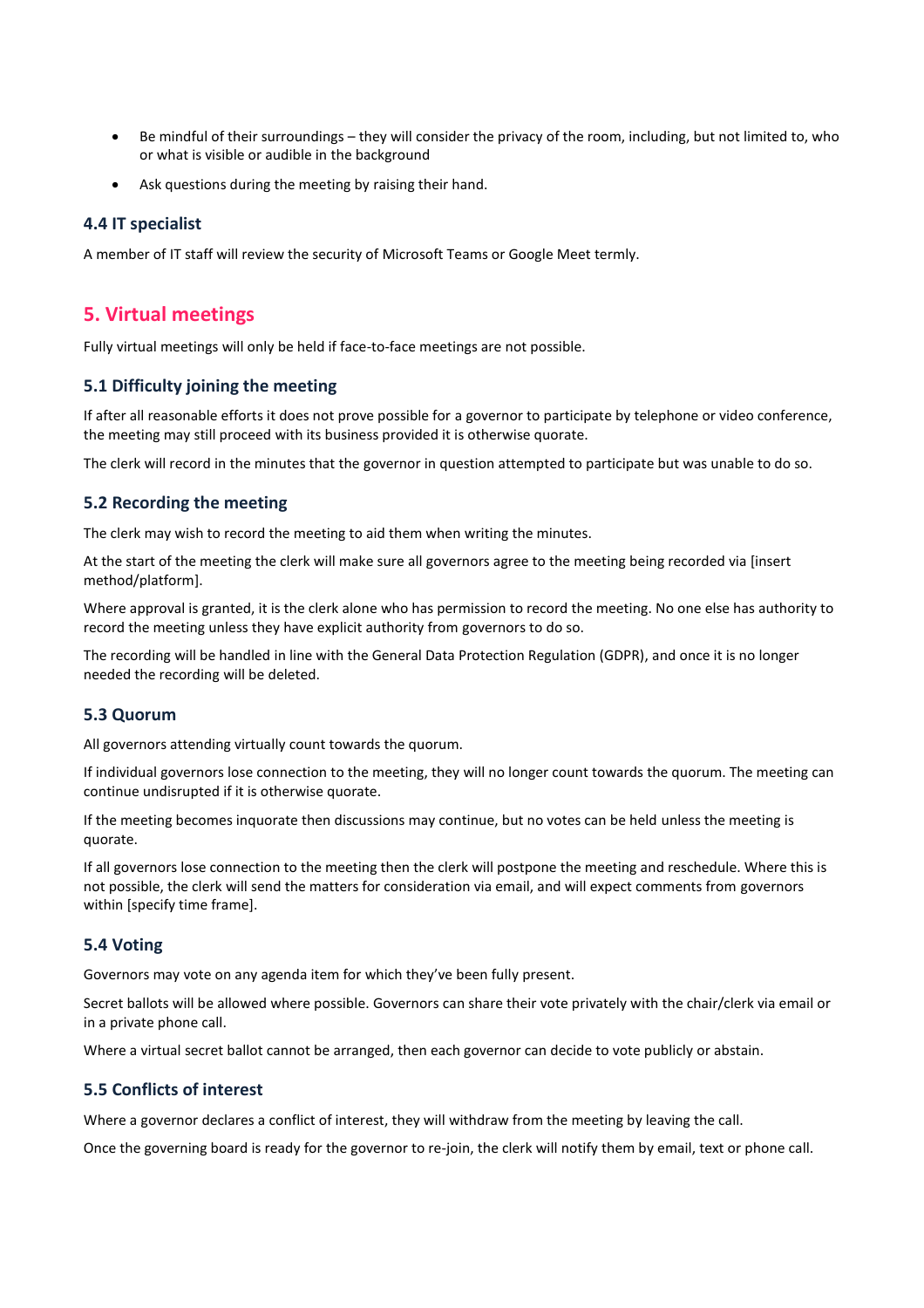# **6. COVID-19: holding exclusion panels virtually**

The timeframes set out in [The School Discipline \(Pupil Exclusions and Reviews\) \(England\) Regulations 2012](http://www.legislation.gov.uk/uksi/2012/1033/contents/made) remain in force.

However, it is possible that these deadlines cannot be met due to the coronavirus pandemic. It is for the governing board to determine if these deadlines can be met by meeting virtually or if the meeting should be delayed.

#### **6.1 Holding the meeting virtually**

We will conduct an exclusion panel virtually via Microsoft Teams or Google Meet, if all parties have:

- > Appropriate devices
- Access to a reliable, affordable internet service if some parties access the internet through their mobile phone and do not have unlimited data, we will not require them to appear via video conference

#### **6.2 Delaying the meeting**

Where virtual meetings are not possible, we will delay the meeting and hold the exclusion panel as soon as is practicable.

## <span id="page-4-0"></span>**7. Virtual attendance at face-to-face meetings**

Governors may attend meetings virtually if they are unable to attend in person.

Any governor wishing to attend a meeting virtually should give as much notice as possible to the chair/clerk.

The governor will explain why they're unable to attend physically, and their virtual attendance at the meeting will be subject to the governing board's approval at the start of the meeting.

Where the board does not grant approval, the clerk/chair will notify the governor immediately and the clerk will minute this decision.

The meeting will be chaired by a governor present in person.

#### **7.1 Difficulty joining the meeting**

If after all reasonable efforts it does not prove possible for a governor to participate by telephone or video conference, the meeting may still proceed with its business provided it is otherwise quorate.

The clerk will record in the minutes that the governor in question attempted to participate but was unable to do so.

#### **7.2 Quorum**

Any governor attending virtually counts towards the quorum.

If the governor loses connection to the meeting, they will no longer count towards the quorum. The meeting can continue undisrupted if it's otherwise quorate.

If the meeting becomes inquorate then discussions may continue, but no votes can be held unless the meeting is quorate.

#### **7.3 Voting**

Any governor attending virtually may vote on any agenda item for which they've been fully present.

Secret ballots will be allowed where possible. The governor can share their vote privately with the chair/clerk via email or in a private phone call.

Where a virtual secret ballot cannot be arranged, then the governor can decide to vote publicly or abstain.